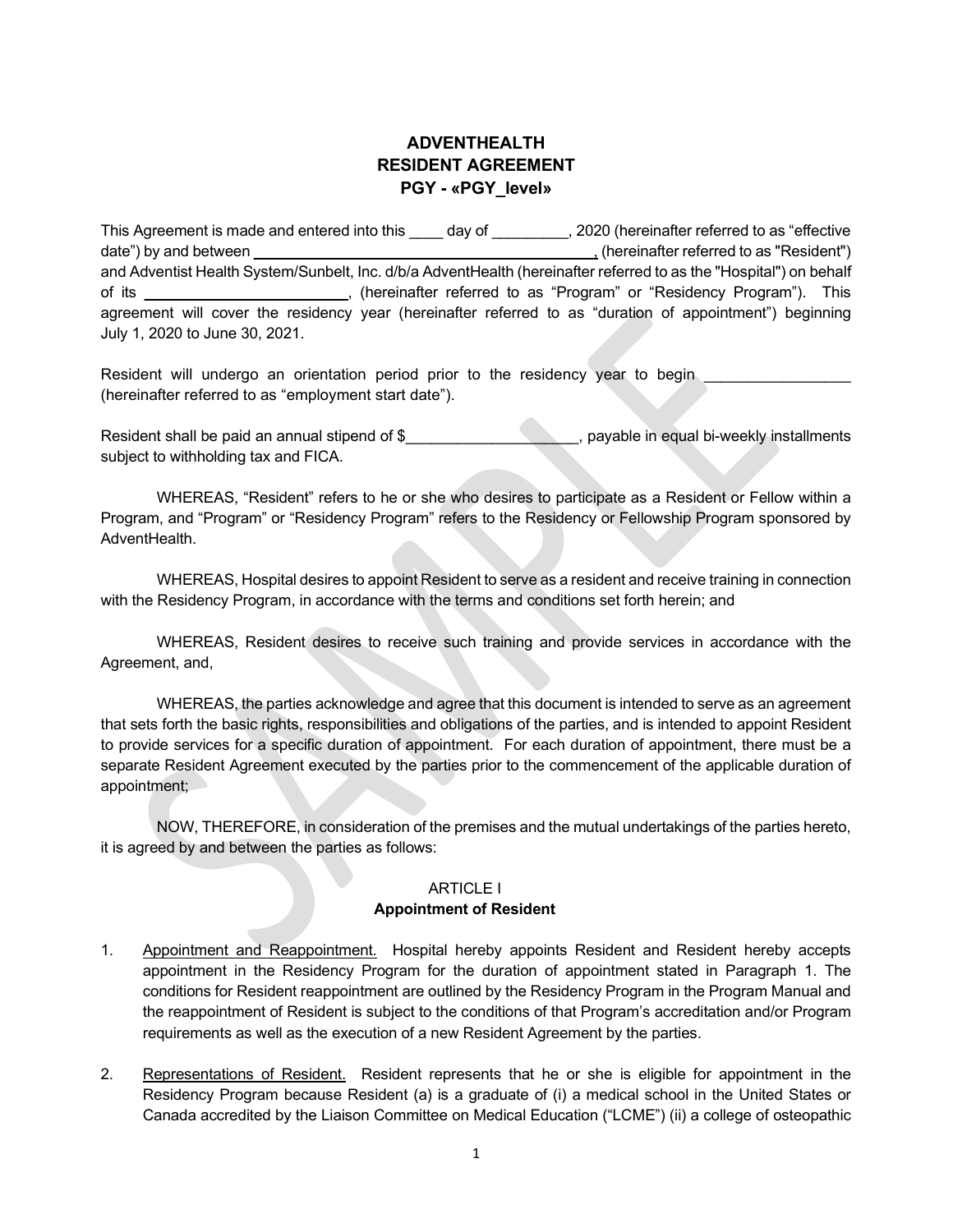medicine in the United States accredited by the American Osteopathic Association (AOA) (iii) a podiatric school of medicine accredited by the Council on Podiatric Medical Education ('CPME); (iv) a medical school outside of the US or Canada and meeting one of the following additional qualifications: (a) holds a valid certificate from the Educational Commission for Foreign Medical Graduates ('ECFMG'), (b) holds a full and unrestricted license to practice medicine in the United States licensing jurisdiction in his or her current ACGME specialty/subspecialty program; or (c) has graduated from a medical school outside the United States and has completed a Fifth Pathway program provided by a Liaison Committee on Medical Education ("LCME") accredited medical school.

## ARTICLE II Responsibilities of the Resident

- 1. Educational Requirements. Resident agrees to fulfill the educational requirements of the graduate training program as delineated by the Program's accrediting body, specialty and/or subspecialty board, and the established curriculum of the Residency Program as it may be modified from time to time. Resident is responsible for reviewing the goals and objectives of each post graduate year of training and for all individual rotations.
- 2. Patient Care and Basic Requirements of Training. The Resident agrees to:
	- a. Fulfill the patient care requirements of the Residency Program and accept the obligation to use his/her efforts to provide safe, effective, efficient and compassionate patient care.
	- b. Perform his/her assigned duties to the best of his/her ability including completion of medical records in a timely fashion, in accordance with Hospital and Program policy. All medical records are property of Hospital.
	- c. Perform duties at a level commensurate with the Resident's training, skills, and supervision requirements of the Program and/or accreditation guidelines.
	- d. Abide by the Medical Staff Bylaws (hereinafter referred to as "Bylaws") and the Medical Staff Rules and Regulations (hereinafter referred to as "Rules and Regulations"); applicable Hospital Policies and Procedures; and the applicable rules as outlined in the Resident's Manual for the Residency Program ("Program Manual") and the Graduate Medical Education Manual ("GME Manual"). Resident's participation in the Residency Program will be governed in accordance with this agreement and as outlined in the GME Manual and Program Manual.
	- 3. Other Requirements:

Initial here

- a. Graduate Medical Education/Program Manual: The resident agrees to review and abide by all policies and procedures as delineated in the GME manual and Program manual. The GME and Program manuals are subject to change and may be updated at any time throughout the appointment year.
- b. Florida License/Training License: All residents shall hold and maintain a valid Florida Training License or a Florida State unrestricted medical license based on the needs and requirements of the program.
- c. Certifications: Maintain current certification as required by the Residency Program, Hospital, and as required by accreditation requirements.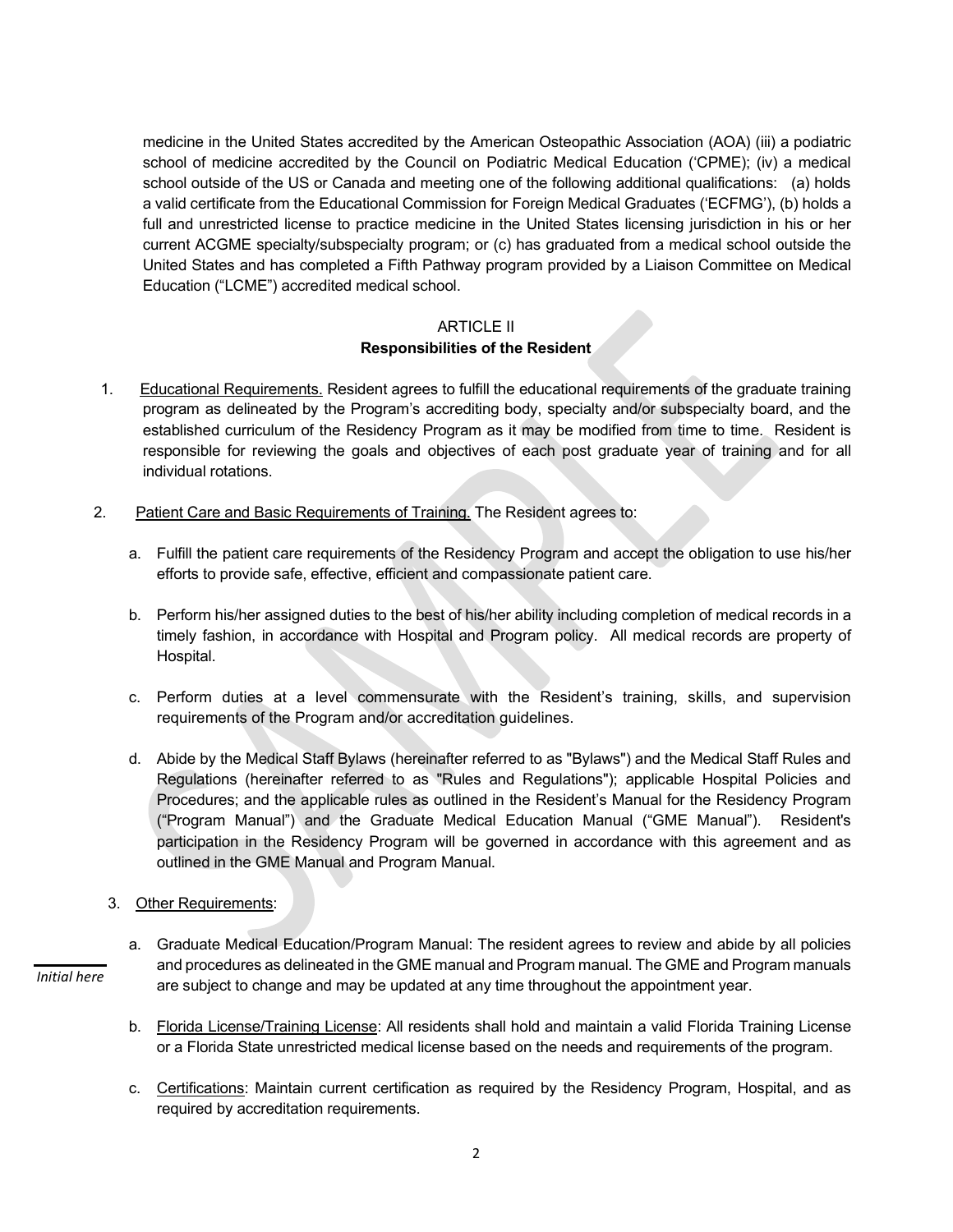- d. Clinical and Educational Work Hours (Formerly Duty Hours): Adhere to resident clinical and educational work hour ("Work Hours") requirements as required by accreditation, and document all Work Hours in the Resident Data Management System as outlined in the GME Manual Clinical and Educational Work Hours Policy and Procedure and Program Manual Work Hours Policy and Procedure.
	- e. Employee Requirements: Maintain and adhere to all employee requirements, as they become due, as outlined by Hospital and/or the Graduate Medical Education Office. Lack of timely compliance with employee requirements may result in suspension from patient care activities and mandatory use of the Resident's Paid Leave Days, for a minimum of one day. Lack of timely compliance may also result in loss of eligibility for any annual monetary bonus which the hospital may, at its sole discretion, issue from time to time.
	- f. Professionalism: Adhere to all AdventHealth, GME, and specialty program specific Professional Conduct, Social Media and Ethics policies and guidelines. In addition, Residents must display professional demeanor, conduct and communication at all times to patients, visitors, other health care professionals, students and staff.
	- g. Dress code: Adhere to dress code as per Hospital and Program policy to include wearing Hospital issued identification badge on the left coat pocket at all times. Identification badge must be worn and in Resident's possession at all times while engaged in training activities. The Resident may not give their identification badge to any other person for any reason.
- h. Moonlighting: Residents may engage in moonlighting activities as approved by the Program Director and Designated Institutional Official in accordance with accreditation requirements and as outlined by the GME Manual and Program Manual. All moonlighting counts toward work hours and must be reported. Professional Liability Coverage provided by Hospital will not cover any moonlighting activities. Residents training on a J-1 visa are prohibited from participating in any moonlighting activities, per the Educational Commission for Foreign Medical Graduates (ECFMG) regulations. Initial here
	- 4. Background Check, Claims History and Physical Examination.

Initial here

- a. Resident agrees to submit to a criminal background check, in accordance with the Hospital's policies and procedures, prior to his or her participation in the Residency Program. Adverse findings on background check may invalidate the Resident's contract.
- b. Resident agrees to submit a professional liability claims history letter, if any previous employment includes a patient care setting, prior to his or her participation in the Residency Program.
- c. Resident agrees that he or she will have a physical examination and be current on all immunizations prior to his or her participation in the Residency Program. In those instances, where the Residency Program Director and/or GME has reasonable concern for the Resident's mental or physical health, which may impair or interfere with the Resident's ability to participate in the program, Resident shall submit to such mental and physical examinations as appropriate, which may include but are not limited to: urinalysis, blood tests, and psychological testing or consultations.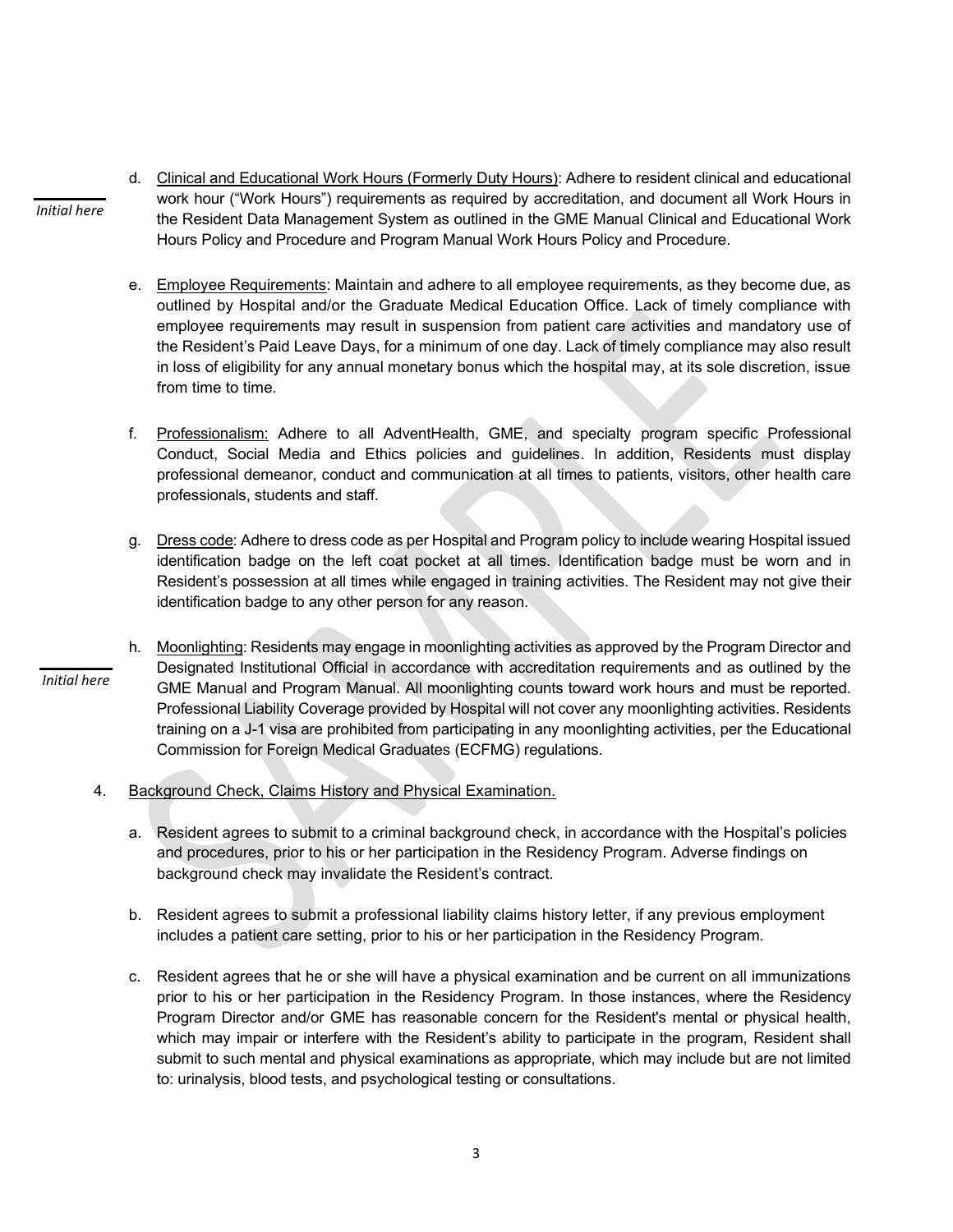- d. Falsified information or incomplete disclosure on background check application and/or claims history letter, may invalidate the Resident's contract.
- 5. Billing. Resident hereby grants and assigns to Hospital all rights he or she may have to bill and collect for the professional services rendered by Resident hereunder. The sole compensation for these services and all revenues derived from his or her patient care activities shall be the exclusive property of Hospital.

## ARTICLE III Responsibilities of the Hospital

- 1. Appointment of Residents. The Hospital, through its designee, shall be responsible for annually determining and thereafter appointing the Resident to the appropriate postgraduate year of the Residency Program. Reappointment of Resident shall be determined by each Program's Policies and the guidelines of that Program's accrediting body, specialty and subspecialty board.
- 2. Education Program. The Hospital, through its designee, shall be responsible for developing the Residency Program curriculum and taking such steps as may be appropriate to ensure that the educational programs used by the Hospital for integrated training meets all criteria for accreditation and/or board certification associated with the Residency Program. Resident's eligibility for specialty board exams is determined in accordance with specialty/sub-specialty board as may be outlined in the Program Manual.
- 3. Clinical and Educational Work Hours and Assignments. The Hospital shall be responsible for monitoring Resident's work hours, including all clinical and academic time related to the residency program. Work hour assignments shall adhere to accreditation requirements in accordance with the Program's accrediting body guidelines.
- 4. Impairment and Substance Abuse. The Hospital shall be responsible for keeping the work environment free from alcoholic beverages and illegal drugs to avoid their adverse effects on job performance and safety. All employees are prohibited from possessing, using, or being under the influence of alcoholic beverages and illegal drugs while on Hospital premises or conducting Hospital business. Instances of Resident impairment and/or substance abuse shall be managed as outlined in the GME Manual and Hospital Policy and Procedures. All AdventHealth employees may utilize the AHS Employee Assistance Program (EAP).
- 5. Discrimination and Harassment. The Hospital is committed to the provision of a workplace free of discrimination, harassment, or intimidation on account of sex, age, ethnicity, race, or disability. All forms of harassment will be dealt with in accordance with Hospital policy and as stated in the GME Manual.
- 6. Communication. All residents are required to monitor their Hospital email on a daily basis. Resident will be required to obtain a smartphone device, with a US domestic phone number, for the purpose of communicating with the Program and Hospital and obtain access to Hospital's email system and internet. A monthly "cell phone" stipend, subject to applicable taxes, will be provided for such use after all required documentation has been submitted and approved..
- 7. Financial Support. Financial Support shall be remitted to the Resident based on the postgraduate year of the Resident's training.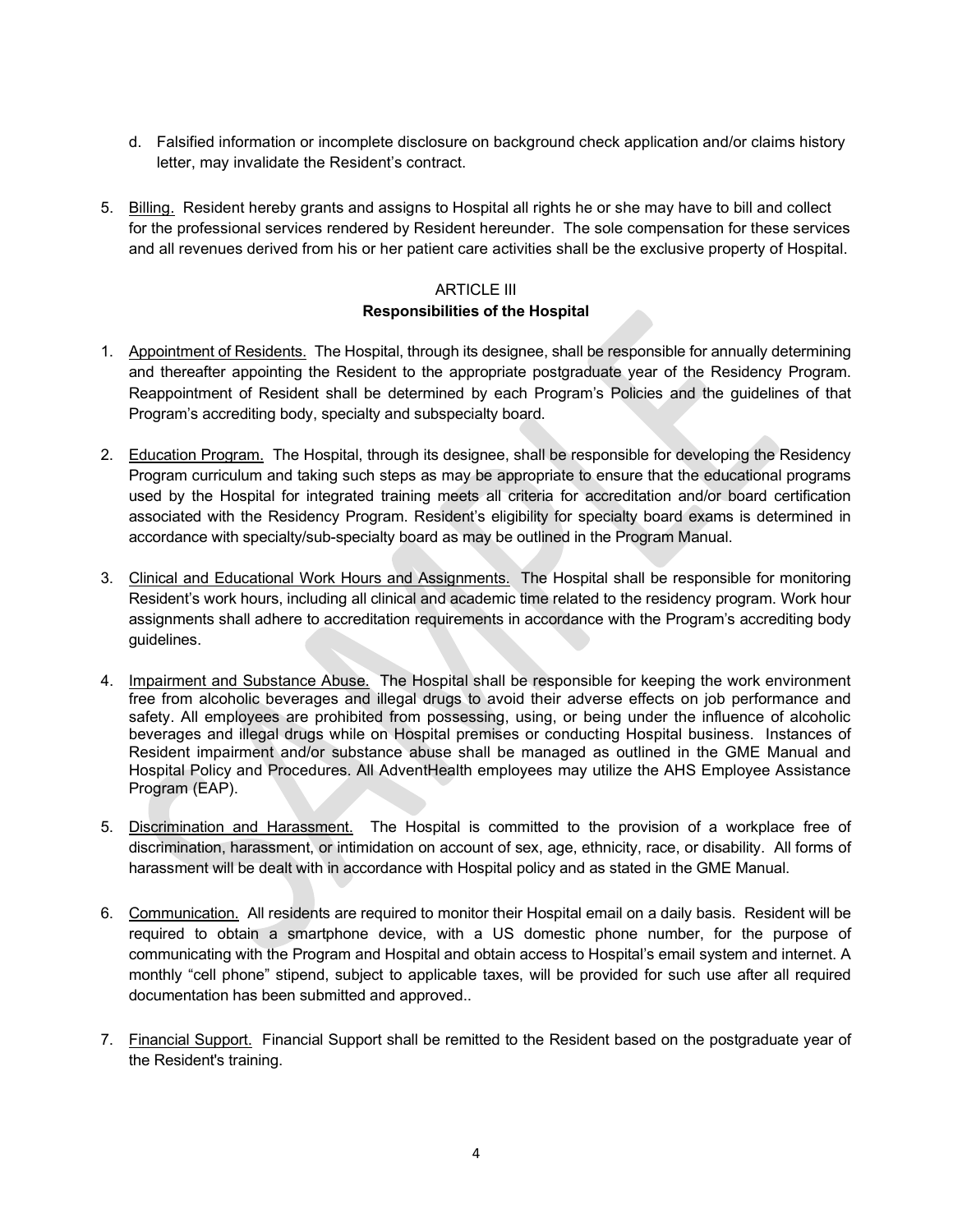### 8. Benefits

- a. Professional Liability Coverage. The Hospital shall at its own expense add the Resident as a participant under the AHS Liability Trust (e.g. Hospital's professional liability program). Professional Liability coverage provides \$1,000,000 each occurrence (not increased by the number of participants or claimants involved), and \$3,000,000 annual aggregate. This coverage responds to claims reported during Resident's training and includes an Extended Reporting Period or Tail Coverage. Tail Coverage responds to claims reported after Resident's training, but is strictly limited to the acts or omissions that occurred during Resident's training. Coverage shall not be available under the Hospital's professional liability program for services performed by the Resident outside of assigned Residency Program activities.
- b. Education Allowance. As applicable, the Hospital will provide the Resident with an education allowance for program approved reimbursable expenses including books, some electronic devices, memberships and dues, and to attend local, regional, or national conferences or board review course in accordance with GME Manual, Program Manual and Hospital policy. This educational allowance shall represent payment to assist the Resident in furthering their education in their individual capacity and shall be subject to applicable taxes.
- c. Paid Leave Days. Hospital shall provide Resident with Paid Leave Days not to exceed 20 days during the term of this Agreement. If the Resident is employed a portion of the academic year, Paid Leave Days will be prorated. Paid Leave Days include all time off: vacation, holidays, interview days, sick time, and etcetera. Paid Leave Days are not subject to accumulation, may not be sold back to Hospital and do not roll over to the next duration of appointment. Up to five (5) additional Education Leave Days may be granted for educational conference attendance only, at Program Director discretion. Education Leave Days are not subject to accumulation, may not be sold back to Hospital and do not roll over to the next duration of appointment Initial here
	- d. Health Insurance. Health insurance for Resident and dependent(s), to include health and hospital coverage, will become active on Resident's first day of employment at no cost to the Resident. Resident must provide attestation as to the usage or non-usage of tobacco products at the time of enrollment. Resident shall incur a monthly surcharge if Resident or someone in household uses tobacco products or alternative nicotine delivery methods, or if the resident does not complete the tobacco-free attestation for any reason.
	- e. Disability Insurance. Disability insurance may be purchased by the Resident through Hospital Human Resources.
	- f. Life Insurance. The Hospital shall provide at no cost, term life insurance in the face amount of the Resident's guaranteed base salary. The Resident may purchase additional coverage.
	- g. Counseling/Psychiatric Support Services. Counseling/psychiatric support services are available as outlined in the GME Manual.

Initial here

h. Lab Coats, Scrubs. Two (2) white lab coats will be furnished during initial year to Resident by the Hospital to ensure uniformity and identification of Residents. Any additional coats, replacement coats and laundering shall be the responsibility of Resident. Residents of programs requiring non-hospital provided scrubs shall require program and GME office approval prior to ordering. Only an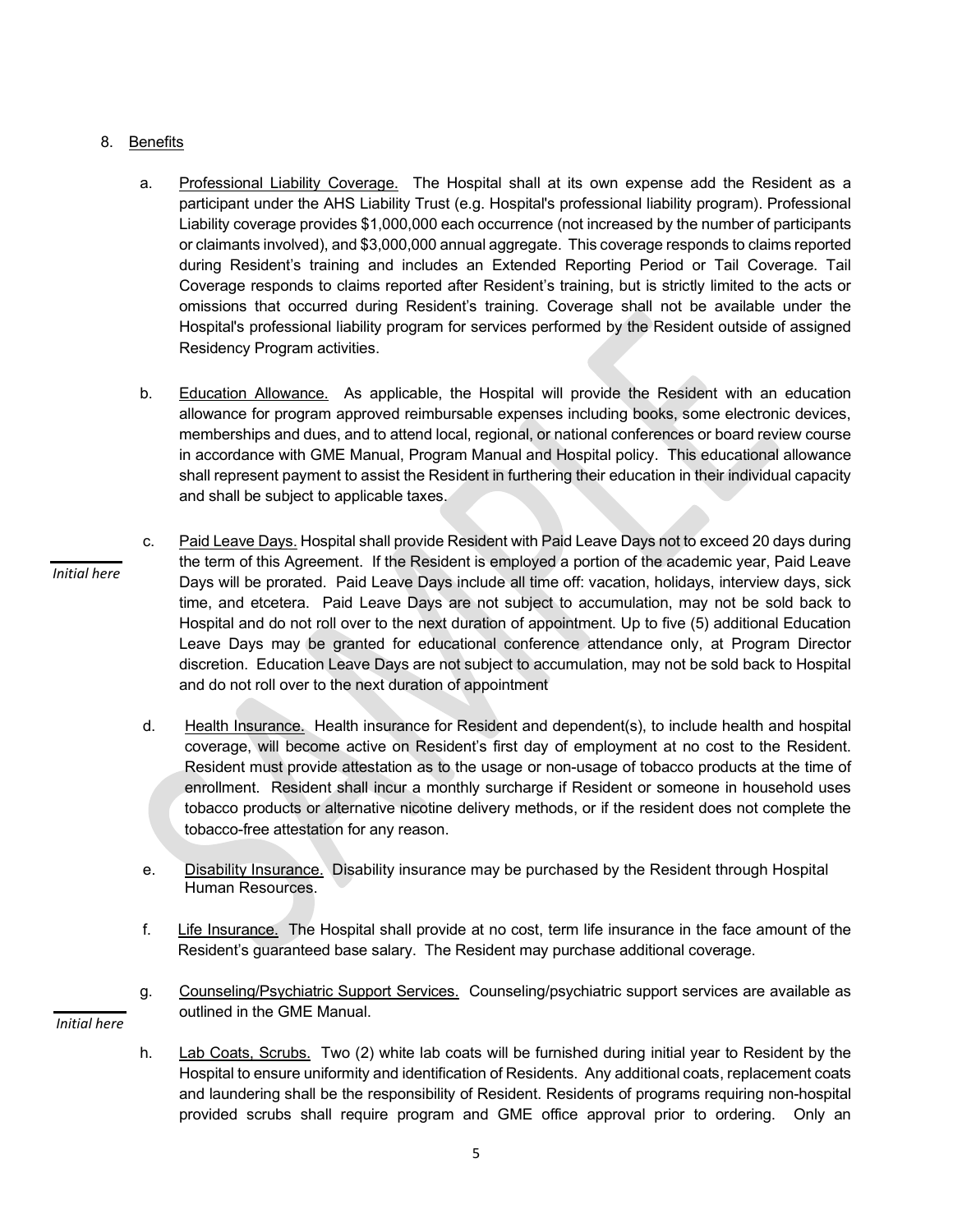AdventHealth approved vendor shall be used and individual residents shall not purchase scrubs or lab coats without proper approvals.

i. Leave of Absence. The GME office requires that a written request be submitted for All leaves of absence. Requests must be submitted to the Program Director, GME Office and Hospital Human Resources with as much reasonable notice as possible. Each request will be considered and granted as outlined by the Hospital's Leave of Absence Policy and Standard Operating Procedure. Such leave for cause includes statutory family/medical leave, military leave, extended sick leave, or other causes determined to require extended absence from training. In any case in which a resident is absent for three (3) or more days, the resident will require a health clearance to return to work, from the AH Employee Health Clinic and/or the resident's personal medical provider, as outlined in the AdventHealthEmployee Illness & Injury Policy. Resident's required training time may be impacted by any leave of absence and should be discussed with the Program Director at the time of the request. Initial here

> i. Effects of Leave. Resident shall be responsible for the effect of leave(s), including but not limited to, extension of training and his/her ability to satisfy requirements of Program, Institution and/or certifying board. The procedures for leave of absences are outlined in the GME Manual.

> ii. Board Eligibility. Resident shall be responsible for the eligibility requirements related to specialty board examinations. Residents should discuss with the Program Director and/or contact the certifying board of his/her specialty.

- j. Licenses. State of Florida Medical Training License and all renewals are paid by the Program. State of Florida Unrestricted Medical License and Drug Enforcement Agency (DEA) License Fees are reimbursable on a prorated basis. Proration is determined by the issue date on the license and/or DEA and the time remaining in the residency program. Indirectly associated licensing expenses and fees, including but not limited to shipping, transcripts, self-queries and background check fees will not be paid by the program. Such fees are eligible for reimbursement through a Resident's educational allowance.
	- k. Certifications. The Program will pay for certifications and recertification fees, including BLS, ACLS, ATLS, PALs, and others deemed required by the Program and/or Hospital, when obtained through department approved vendors.

l. Call Rooms. Call rooms are available for Residents completing overnight call at the Hospital. Meals are made available to Residents at no charge through the physician lounge or cafeteria, as applicable to specific site.

- m. Exams. The hospital will reimburse for USMLE Step 3 exam first attempt, or Comlex Level 3 exam first attempt, as required by program. Any exam fees paid by the resident/fellow prior to receiving and signing an AdventHealth resident agreement will not be reimbursed.
- n. AHRP 403(b) Retirement Plan. At the time of hire, Hospital will make available a 403(b) retirement plan provided by AHRP. Residents will be eligible to sign up for the retirement benefit upon hire.
- o. Moving Expenses. Moving expenses up to \$1,500 will be reimbursed as per GME Manual and Hospital Policy upon initial entry into Residency Program. Moving expenses are not available during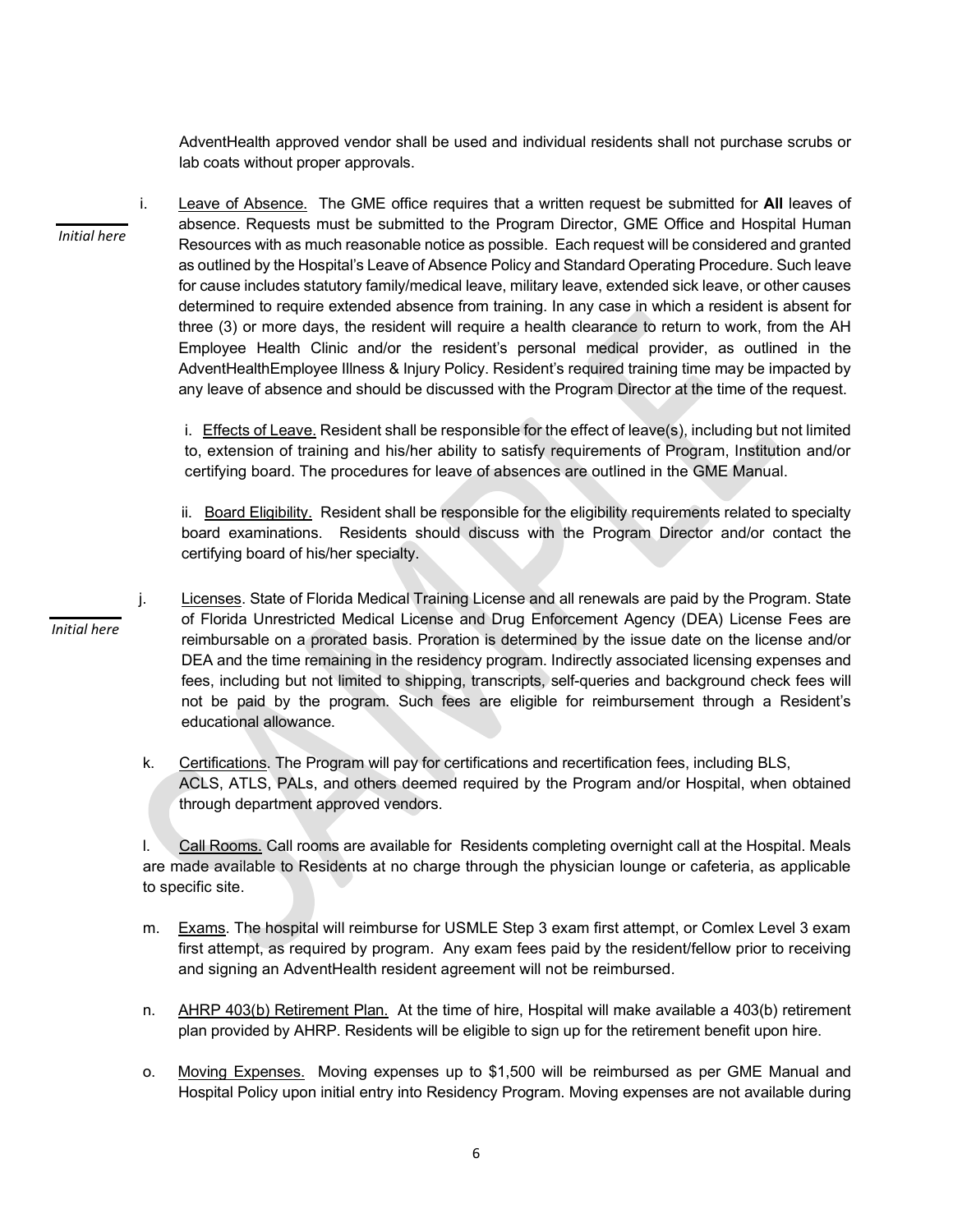years of any subsequent reappointments. Moving expenses submitted more than 60 days after the program start date will not be reimbursed.

- p. Reimbursements. Allowable expense reimbursements related specifically to residency training and education must be submitted in accordance with GME Manual and Hospital Policy. Reimbursements submitted more than 45 days after the incurred expense will not be reimbursed. Initial here
	- q. Employee Bonus. If awarded by the Hospital, Resident will receive the annual AdventHealth employee bonus.

#### ARTICLE IV Grievance and Due Process Procedure

The intent of GME's grievance and due process procedure is to provide a fair, reasonable, and readily available grievance and due process procedures that minimize conflicts of interest in the adjudication of issues. A Resident initiating a grievance is required to use the grievance procedure as outlined in the GME Manual.

# ARTICLE V Disciplinary Action

Hospital is committed to provide the highest quality of graduate medical education programs. The Program Director and/or GME Administration may take disciplinary actions including reprimand, suspension, or termination against the resident when there has been failure to attain a proper level of scholarship or professionalism, a breach of contract, a confirmed incidence violating Hospital's Citizenship Policy and/or Ethics Policy including behavior resulting in impairment, sexual harassment and other forms of harassment, or those behaviors and actions impacting patient and/or staff care and safety. Any disciplinary action may be appealed by the Resident through the Grievance procedure as outlined in the GME Manual.

# ARTICLE VI

### **Term Term**

This Agreement shall commence on Effective Date with duration of appointment of one (1) year unless otherwise stated or terminated in accordance with the provisions set forth in Articles V and VII of this Agreement.

# ARTICLE VII **Termination**

Notwithstanding and in addition to the provisions of Article V and VI, this Agreement may be terminated as follows:

- 1. Termination by Mutual Consent. This Agreement may be terminated at any time by the mutual consent of the parties hereto.
- 2. Termination by Resident. Resident may terminate this Agreement at any time without cause upon at least thirty (30) days prior written notice to Hospital.
- 3. Termination by Hospital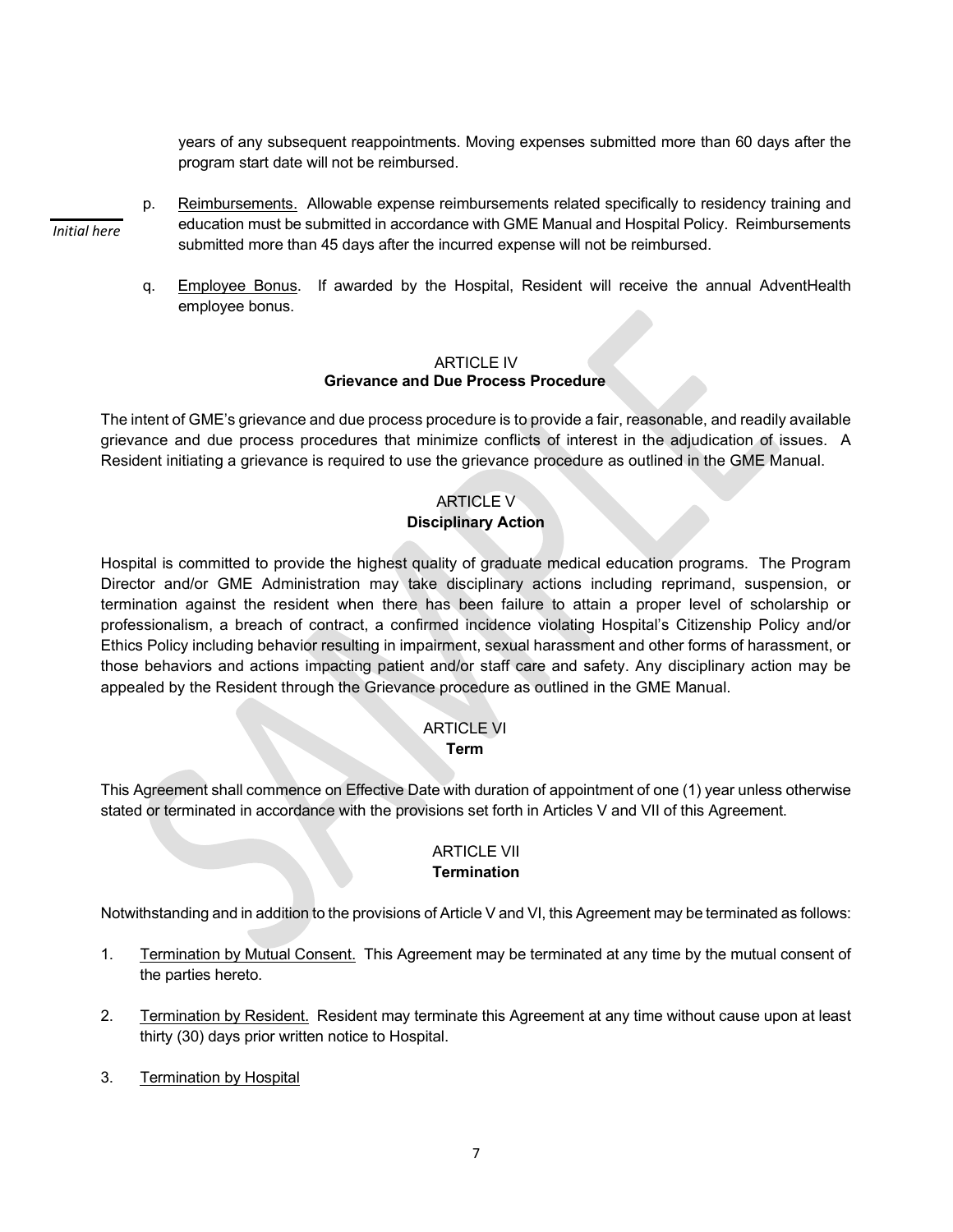The Hospital shall have the right to terminate this Agreement as follows:

- a. Loss of Florida State Medical License/Training License or failure to obtain as required. Immediately upon the suspension, revocation or loss, for whatever reason, of the Resident's license to practice medicine in the State of Florida or failure to obtain licensure as outlined by the Program Manual.
- b. Reduction/Closure of Residency Program. Upon ninety (90) day notice, if Hospital makes a decision to terminate the Residency Program or reduces the number of residency positions, the Program Director, Program Coordinator and GME office will assist the Resident, to the extent reasonably possible, locating another position.
- c. Immediately for cause as determined by the Hospital for academic or disciplinary reasons.
- d. Non-renewal of appointment or non-promotion. The Program Director, with Designated Institutional Official and Hospital support, will provide the Resident, with as much notice as possible, with a written notice of intent to not renew resident agreement, non-promotion to the next PGY or dismissal from the program.

# ARTICLE VIII

## **Miscellaneous**

- 1. Invalid Provision. The invalidity or unenforceability of a particular provision of this Agreement shall not affect the other provisions hereof, and the Agreement shall be construed in all respects as if such valid or unenforceable provisions were omitted.
- 2. Assignment. Neither party may assign this Agreement nor the duties and responsibilities contained herein without the written consent of the non-assigning party.
- 3. Modification. No change or modification of this Agreement shall be valid unless the same be in writing and signed by the parties hereto.
- 4. Applicable Law and Binding Effect. This Agreement shall be construed and regulated under the laws of the State of Florida, and shall inure to the benefit of and be binding upon the parties hereto and their heirs, personal representatives, successors and assigns.
- 5. Headings. The headings contained in this Agreement are for convenience of reference only, and shall not limit or otherwise affect in any way the meaning or interpretation of this Agreement.
- 6. Remedies Cumulative. No remedy herein conferred upon any party is intended to be exclusive of any other remedy and each and every such remedy shall be cumulative and shall be in addition to every other remedy given hereunder or now hereafter existing at law or in equity or by statute or otherwise. No single or partial exercise by any party of any right, power or remedy hereunder shall preclude any other or further exercise thereof.
- 7. Counterparts. This Agreement may be executed in one or more counterparts, each of which shall be deemed an original, but all of which together shall constitute one and the same instrument.
- 8. Waiver. A waiver by either party of a breach or failure to perform shall not constitute a waiver of any subsequent breach or failure.